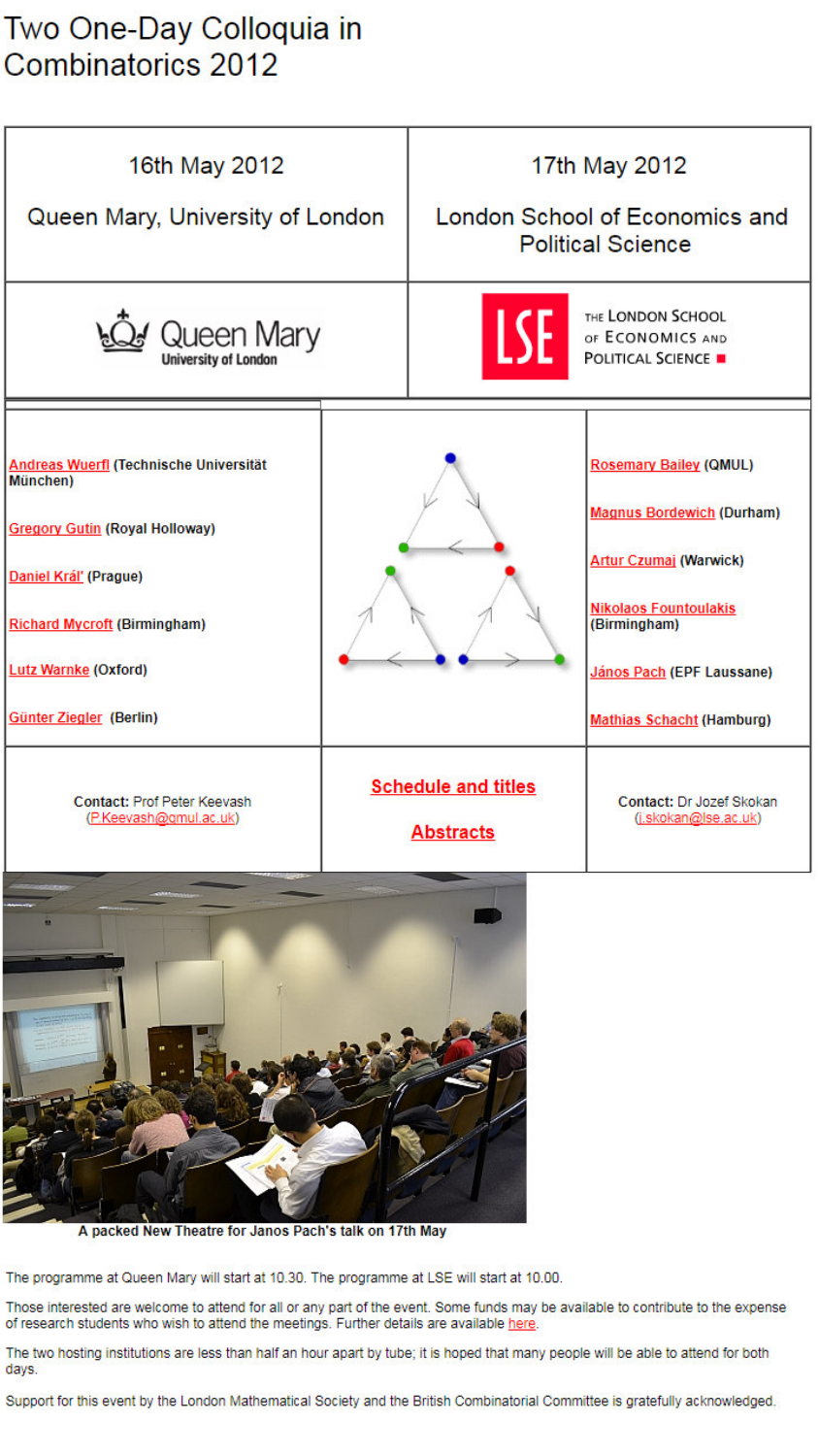# Colloquia in Combinatorics 2012 – schedule of talks and titles

Wednesday 16th May

Queen Mary, University of London - start time 10.30, coffee from 10.00

|                    | Talks will be held in the David Sizer Lecture Theatre, in the Francis Bancroft<br>Coffee will be available from 10.00 - location Francis Bancroft Building Foyer. |
|--------------------|-------------------------------------------------------------------------------------------------------------------------------------------------------------------|
| <b>Time</b>        | Speaker and Title                                                                                                                                                 |
| $10.30 -$<br>11.15 | Günter Ziegler - 'Cutting Polygons, Configuration Spaces, and<br><b>Binomial Coefficients'</b>                                                                    |
| $11.20 -$<br>12.05 | Lutz Warnke - 'The evolution of Achlioptas Processes'                                                                                                             |
| $12.10 -$<br>13.30 | Lunch (own arrangements - options on campus and nearby)                                                                                                           |
| $13.30 -$<br>14.15 | Gregory Gutin - 'Applications of Discrete Harmonic Analysis,<br>Probabilistic Method and Linear Algebra in Fixed-Parameter<br>Algorithmics'                       |
| $14.20 -$<br>15.05 | Richard Mycroft - 'A Multipartite Hajnal-Szemerédi Theorem'                                                                                                       |
| $15.10 -$<br>15.40 | Tea break - Francis Bancroft Building Foyer                                                                                                                       |
| $15.40 -$<br>16.25 | Andreas Wuerfl - 'Planar subgraphs - a threshold for the number of<br>edges'                                                                                      |
| $16.30 -$<br>17.20 | Daniel Král' - 'Flag Algebra Method in Extremal Combinatorics'                                                                                                    |
|                    |                                                                                                                                                                   |

| Thursday 17th May                                                       |                                                                |  |  |
|-------------------------------------------------------------------------|----------------------------------------------------------------|--|--|
| London School of Economics and Political Science - start time 10.00     |                                                                |  |  |
| Talks will be held in the New Theatre (EAS.E171), in the East Building. |                                                                |  |  |
| <b>Time</b>                                                             | Speaker and Title                                              |  |  |
| $10.00 -$                                                               | Nikolaos Fountoulakis - 'Random Geometric Graphs on Non-       |  |  |
| 10.45                                                                   | Euclidean Spaces'                                              |  |  |
| $10.50 -$                                                               | Coffee break                                                   |  |  |
| 11.10                                                                   |                                                                |  |  |
| $11.10 -$                                                               | János Pach - 'Szemerédi Strikes Back'                          |  |  |
| 11.50                                                                   |                                                                |  |  |
| $11.50 -$                                                               | Magnus Bordewich - 'Fast and Slow Mixing in the Ferromagnetic  |  |  |
| 12.45                                                                   | Potts Model'                                                   |  |  |
| $12.45 -$                                                               | Lunch (own arrangements - options on campus and nearby)        |  |  |
| 14.10                                                                   |                                                                |  |  |
| $14.10 -$                                                               | Artur Czumaj - 'Finding Cycles and Trees in Sublinear Time'    |  |  |
| 14.55                                                                   |                                                                |  |  |
| $14.55 -$                                                               | Coffee break                                                   |  |  |
| 15.15                                                                   |                                                                |  |  |
| $15.15 -$                                                               |                                                                |  |  |
| 16.00                                                                   | Mathias Schacht - 'Regularity Method in Sparse Graphs'         |  |  |
| $16.00 -$                                                               | Rosemary Bailey (Biggs lecture) - 'Levi Graphs and Concurrence |  |  |
| 17.00                                                                   | Graphs as Tools to Evaluate Designs'                           |  |  |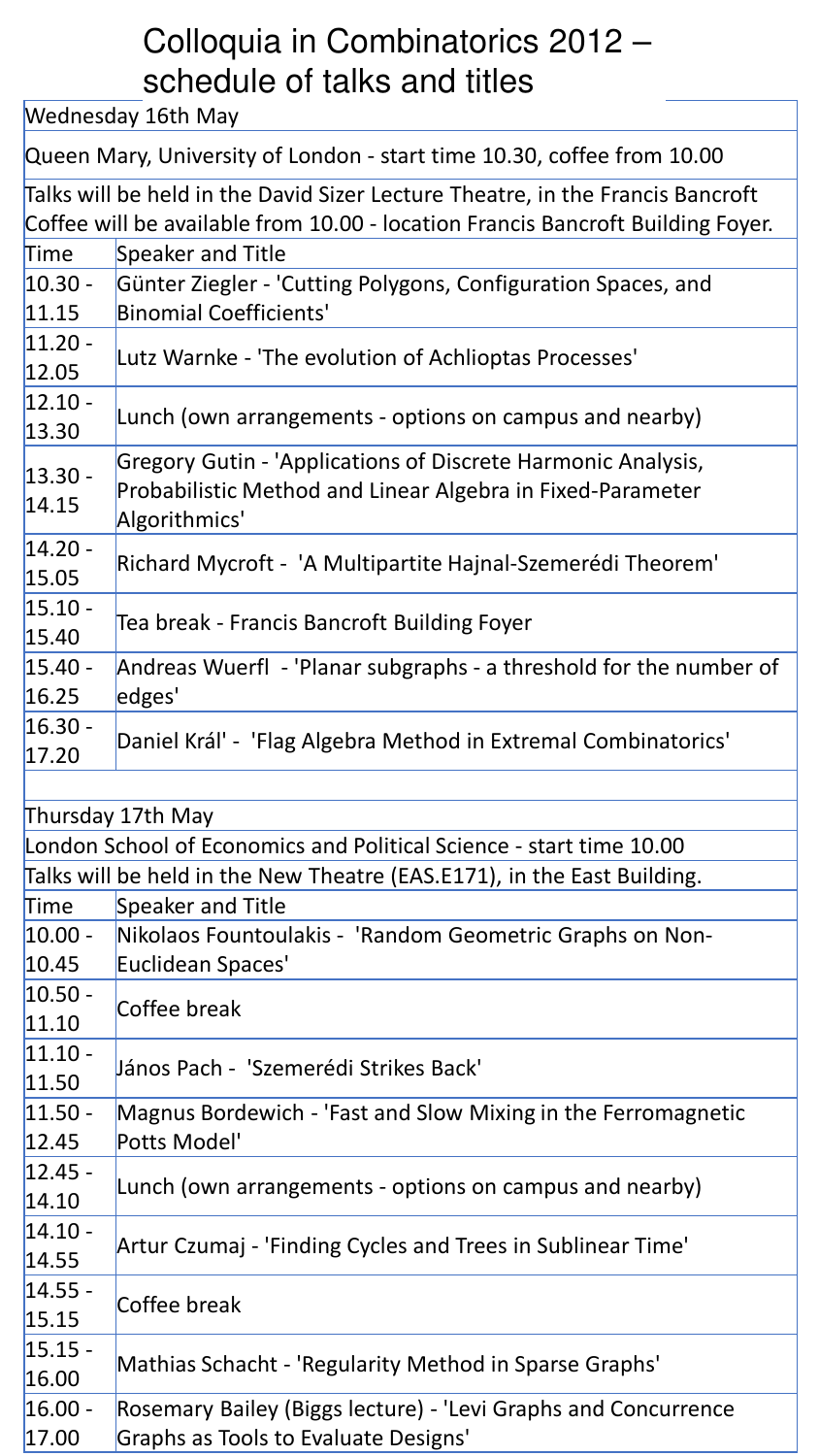#### Cutting Polygons, Configuration Spaces, and Binomial Coefficients

Günter Ziegler

We describe a combinatorial model for the configuration space of  $n$  distinct labeled points in the plane: a cell complex whose  $n!$  vertices are indexed by permutations, and whose  $n!$  facets are permutahedra. Based on this, we treat the conjecture by Nandakumar and Ramana Rao that every polygon can be partitioned into  $n$  convex parts of equal area and perimeter. Equivariant obstruction theory reduces everything to the question which rows of Pascal's triangle have a common divisor.

This is joint work with Pavle V. M. Blagojević.

#### The Evolution of Achlioptas Processes

Lutz Warnke

In the *Erdős–Rényi random graph process*, starting from an empty graph, in each step a new random edge is added to the evolving graph. One of its most interesting features, both mathematically and in terms of applications, is the 'percolation phase transition': as the ratio of the number of edges to vertices increases past a certain critical point, the global structure changes radically, from only small components to a single macroscopic ('giant') component plus small ones.

In this talk we discuss *Achlioptas processes*, which are widely studied variations of the classical Erdős–Rényi process. Starting from an empty graph these proceed as follows: in each step *two* potential edges are chosen uniformly at random, and using some rule *one* of them is selected and added to the evolving graph. Many simulations suggested that for certain Achlioptas rules the percolation phase transition is particularly radical: more or less as soon as the macroscopic component appears, it is already extremely large; this phenomenon is known as 'explosive percolation'. We shall briefly explain this striking and unusual phenomenon, and discuss some recent progress in our mathematical understanding of Achlioptas processes.

This is joint work with Oliver Riordan.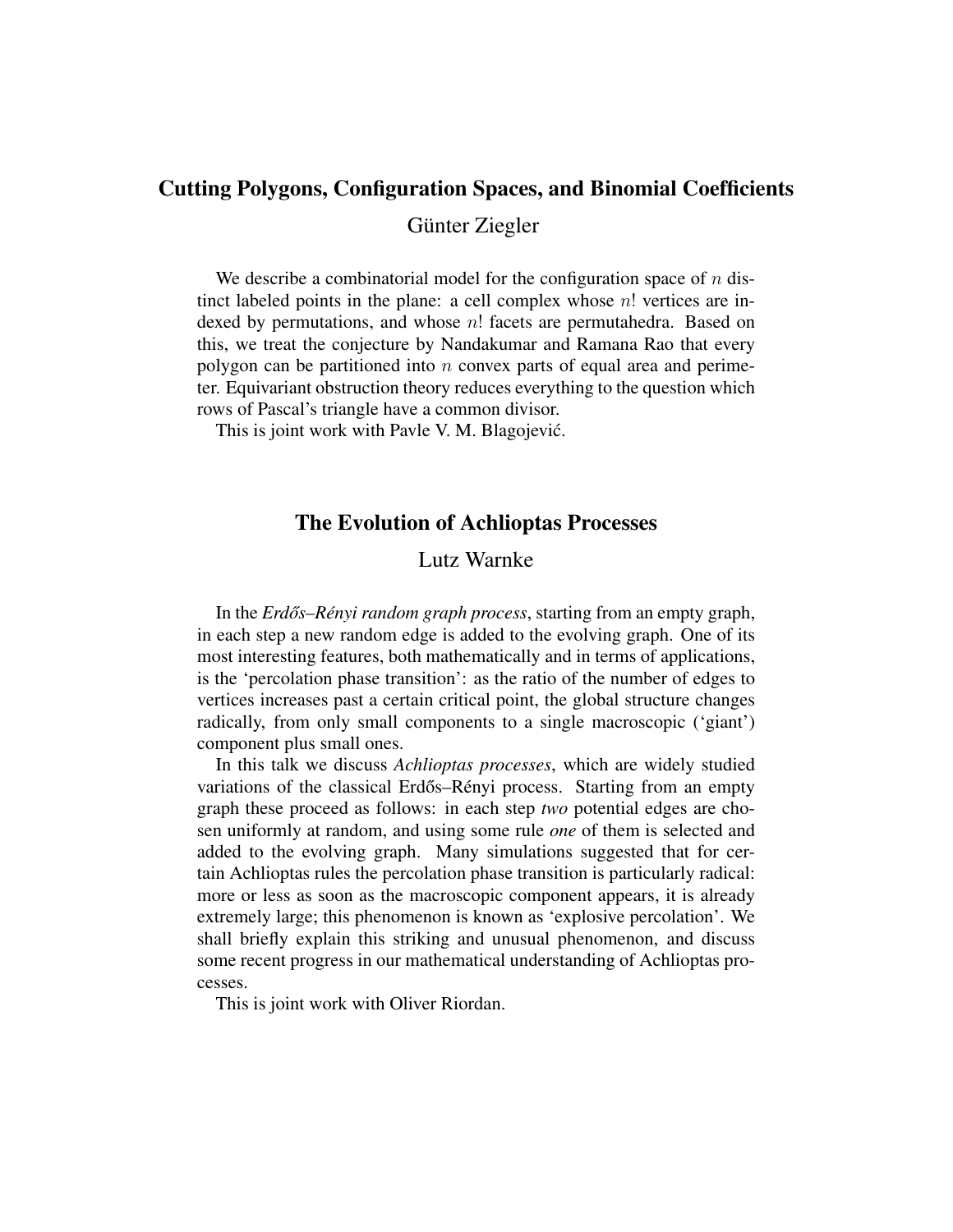# Applications of Discrete Harmonic Analysis, Probabilistic Method and Linear Algebra in Fixed-Parameter Algorithmics

Gregory Z. Gutin

Let  $P$  be a decision problem (answers are yes or no). A parameterized problem  $\Pi$  is a set of pairs  $(x, k)$  where x is an instance of P and k (usually an integer) is the parameter. One example is the  $k$ -Vertex Cover problem, where for a given graph  $G$  we are to decide whether there is a set of  $k$ vertices covering all edges of G.

A parameterized problem Π is fixed-parameter tractable (FPT) if it can be solved in time  $O(f(k)|x|^c)$  for some function f in k and an absolute constant  $c$ . For example,  $k$ -Vertex Cover is FPT; in particular, there is a  $k$ -Vertex Cover algorithm with runtime  $O(1.2738^k + kn)$  (Chen et al., 2010).

In 2006, several open questions were published on whether some problems parameterized above average (AA) are FPT (the problem Betweenness AA in a monograph of Niedermeier and Max-r-Sat AA, MaxLin2 AA and Max Subdigraph AA in a conference paper of Mahajan, Raman and Sikdar).

It turned out that whilst traditional combinatorial methods seemed not appropriate for solving the questions, approaches based on Discrete Fourier Analysis, Probabilistic Method and Linear Algebra allowed us to solve the questions. The main aim of the talk is to describe the successful approaches, which are of interest not only in fixed-parameter algorithmics, but also in combinatorics including graph theory.

#### A Multipartite Hajnal-Szemerédi Theorem

#### Richard Mycroft

The celebrated Hajnal-Szemerédi Theorem states that if G is a graph on rn vertices with minimum degree at least  $(r-1)n$ , then G contains a perfect  $K_r$ -packing. That is, we can find vertex-disjoint cliques of size r in G which together cover every vertex of G. Fischer conjectured that an analogous result holds for r-partite graphs; however, a single family of counterexamples to this conjecture was identified by Magyar and Martin. The 'modified Fischer conjecture' states that the graphs of this family are the only counterexamples to Fischer's conjecture; this modified conjecture was proved for  $r = 3$  by Magyar and Martin and for  $r = 4$  by Martin and Szemerédi. In this talk I will outline a proof of the 'modified Fischer conjecture' for any r, which proceeds by proving a more general result on  $K_r$ -packings in r'-partite graphs for  $r \leq r'$ .

This is joint work with Peter Keevash.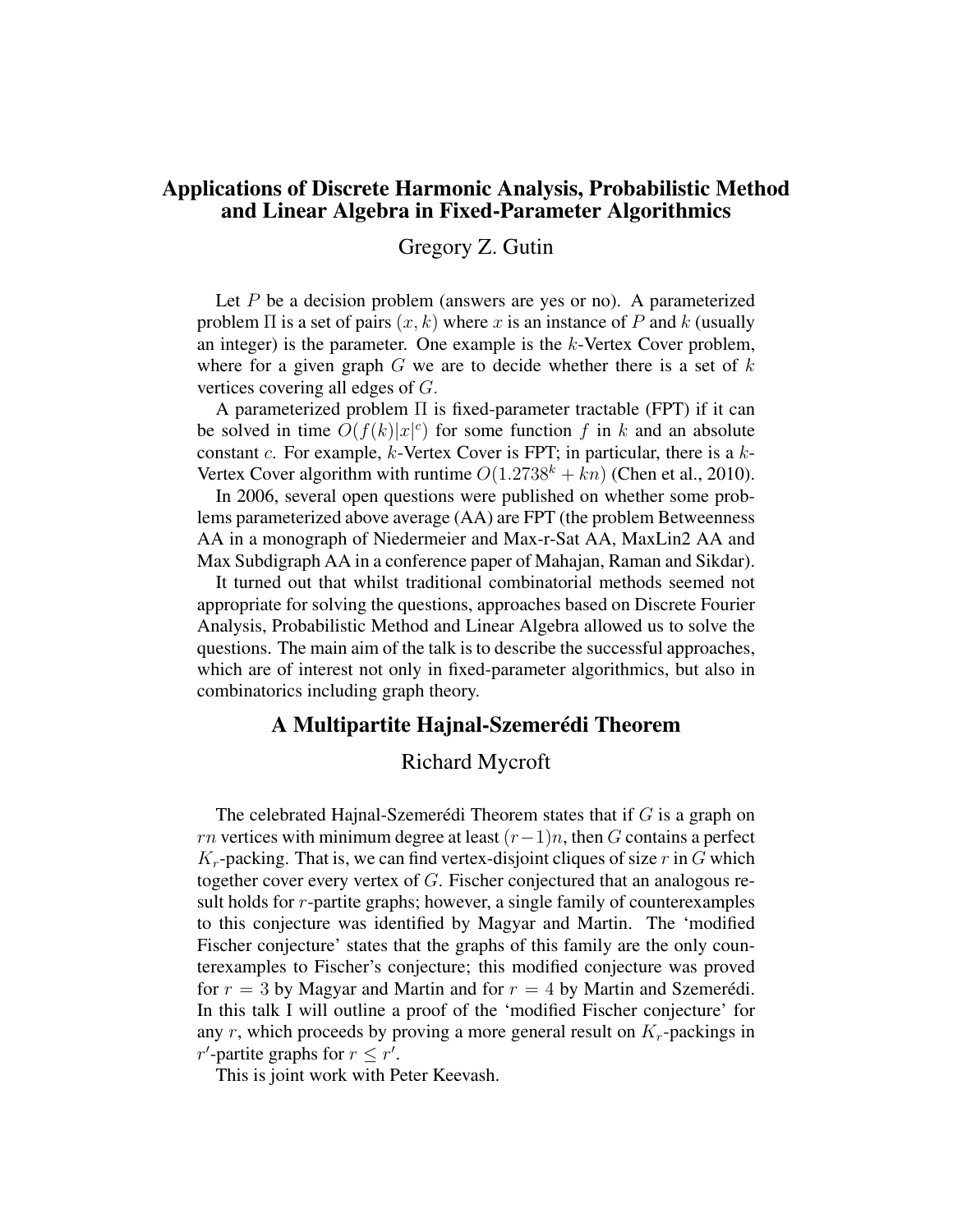## An Approximate Version of the Tree Packing Conjecture for Trees with Bounded Maximum Degree

Julia Böttcher

An old conjecture of Gyárfás and Lehel states that every family of trees  $T_2, T_3, ..., T_n$  such that  $T_i$  is a tree on i vertices for each i, can be packed into the complete graph  $K_n$ . We show that this is true for families of trees with bounded maximum degree if  $K_n$  is replaced by  $K_{(1+\epsilon)n}$ . Our proof uses a random embedding approach and combines a nibble method with suitable error correction techniques.

This is joint work with Jan Hladký, Diana Piguet and Anusch Taraz.

# Flag Algebra Method in Extremal Combinatorics

# Daniel Král'

Razborov [J. Symbolic Logic (2007), 1239-1282] developed a formal algebraic framework for deriving true relations among densities of substructures of combinatorial objects (e.g., subgraphs of a graph). There are now many successful applications of this method to problems from extremal combinatorics.

In the talk, we provide a brief but self-contained introduction to the method and we then focus on the following question, attributed to Graham, which is related to quasirandomness of permutations: "Does there exists  $k$ such that the following holds? If the density of every  $k$ -point permutation in a permutation is  $1/k! + o(1)$ , then the density of every k'-point permutation is  $1/k'$ ! +  $o(1)$ ." We show that the answer is positive for  $k = 4$  and it is negative for  $k = 3$ .

The talk is based on joint work with Oleg Pikhurko.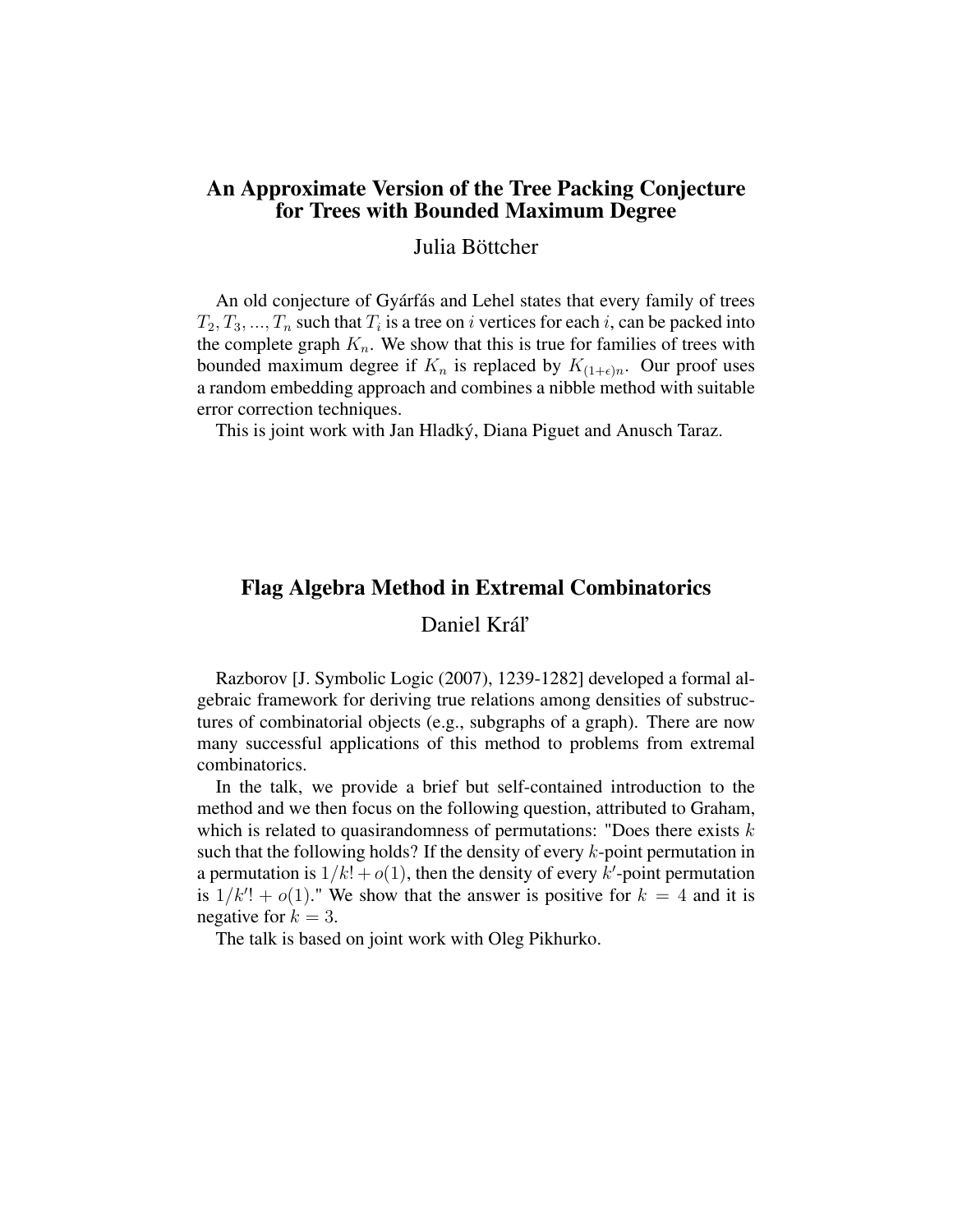# Random Geometric Graphs on Non-Euclidean Spaces

### Nikolaos Fountoulakis

Random geometric graphs have been well studied over the last 50 years or so. These are graphs that are formed between points randomly allocated on a Euclidean space and any two of them are joined if they are close enough. However, all this theory has been developed when the underlying space is equipped with the Euclidean metric. But, what if the underlying space is curved?

The aim of this talk is to initiate the study of such random graphs. Our focus will be on the case where the underlying space is a hyperbolic space. We will discuss some typical structural features of these random graphs as well as some applications, related to their potential as a model for networks that emerge in social life or in biological sciences.

# Szemerédi Strikes Back

#### János Pach

By an argument reminiscent of Furstenberg's original ergodic theoretic proof for Szemerédi's Theorem on arithmetic progressions, Furstenberg and Weiss (2003) proved the following result. For every k and l, there exists an integer  $n(k, l)$  such that no matter how we color the vertices of a complete binary tree of depth  $n > n(k, l)$  with k colors, it always contains a monochromatic equispaced complete binary subtree  $T'$  of depth l; that is, a complete binary subtree  $T'$  of depth l which has the property that all of its vertices are of the same color and every vertex at level  $i$  of  $T'$  lies at level  $j + id$  in T. (Here j and d are suitable integers and  $0 \le i \le l$ .) Moreover, the two children of any vertex  $v$  of  $T'$  are descendants of different children of  $v$  in  $T$ . Furstenberg and Weiss also established several density versions of the above results, generalizing Szemerédi's Theorem.

We show that all of these results can be obtained by elementary combinatorial arguments, using Szemerédi's classical theorem itself.

This is joint work with J. Solymosi and G. Tardos.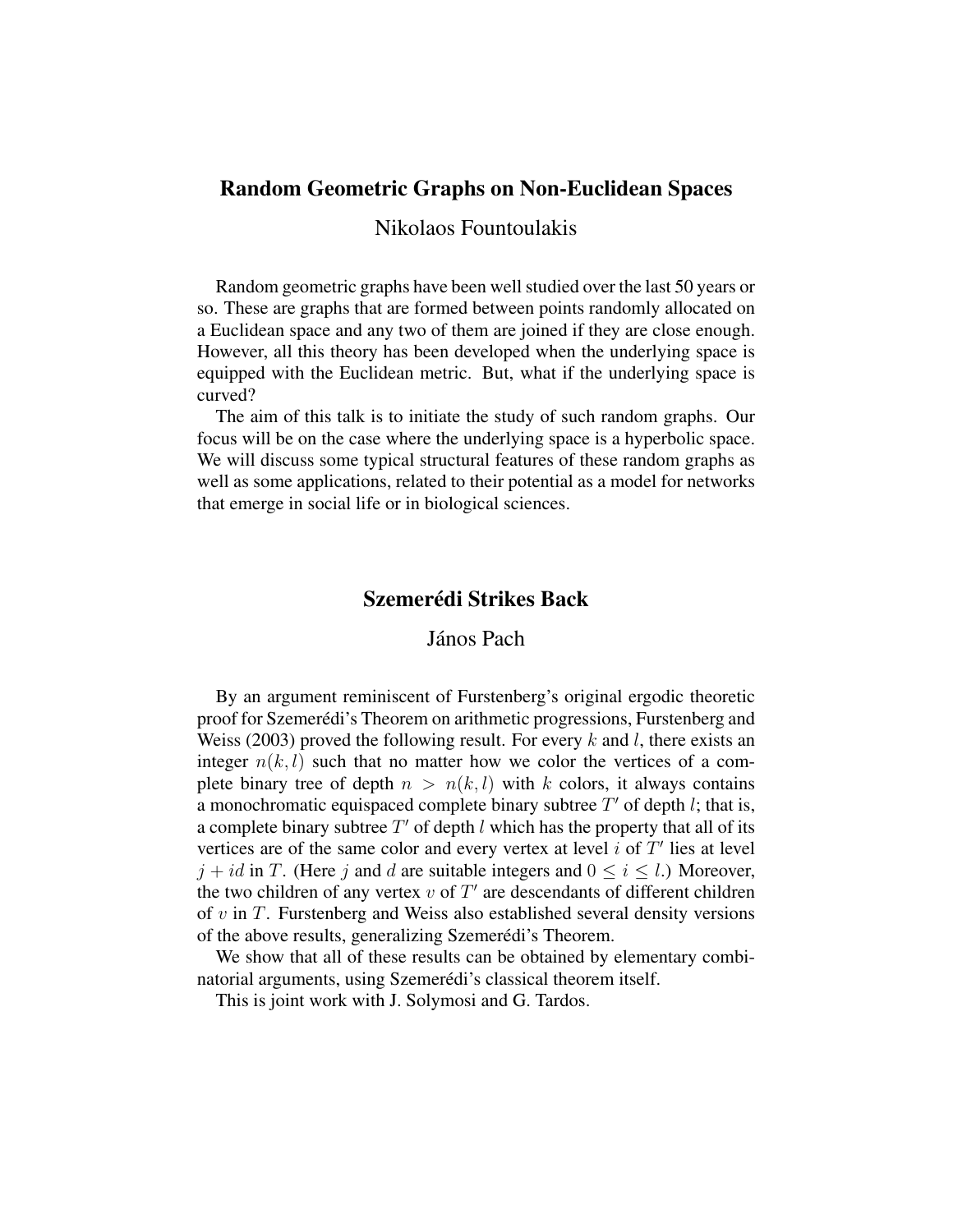# Fast and Slow Mixing in the Ferromagnetic Potts Model

Magnus Bordewich

The Potts model is a statistical physics model of magnetism closely related to the Tutte polynomial of a graph in combinatorics. One element of interest is the Glauber dynamics of the model - a Markov chain process on a vertex colourings of the underlying graph. Each step of the Markov chain involves recolouring a single vertex. The state of the chain converges to a stationary distribution which is a weighted distribution on all colourings of the graph. This convergence can either happen in polynomial time in the number of vertices of the graph (rapid mixing), or it can take an exponential number of steps (torpid mixing). In this talk we will explore what properties of the graph and the parameters of the model lead to fast or slow mixing.

#### Finding Cycles and Trees in Sublinear Time

#### Artur Czumaj

We study the complexity of one-sided error property testing algorithms for finding subgraphs in the bounded-degree graphs model. Our main focus is on the problem of finding simple cycles and tree-minors in such graphs.

We first show that one can test (with one-sided error) within time complexity  $O * (poly(1/\epsilon) \cdot N^{1/2})$  if a given N-vertex graph is cycle-free or an  $\epsilon$ -fraction of the edges must be deleted to make the graph cycle-free. This matches the known  $\Omega(N^{1/2})$  query lower bound for one-sided error cyclefreeness testing, and contrasts with the fact that any minor-free property admits a two-sided error tester of query complexity that only depends on  $\epsilon$ . Furthermore, the same upper bound holds for testing whether the input graph has a simple cycle of length at least k, for any  $k \geq 3$ . On the other hand, for any fixed tree  $T$ , we show that  $T$ -minor freeness has a one-sided error tester of query complexity that only depends on the proximity parameter  $\epsilon$ . These time complexity bounds are optimal up to polylogarithmic factors.

Joint work with Oded Goldreich, Dana Ron, C. Seshadhri, Asaf Shapira, and Christian Sohler.